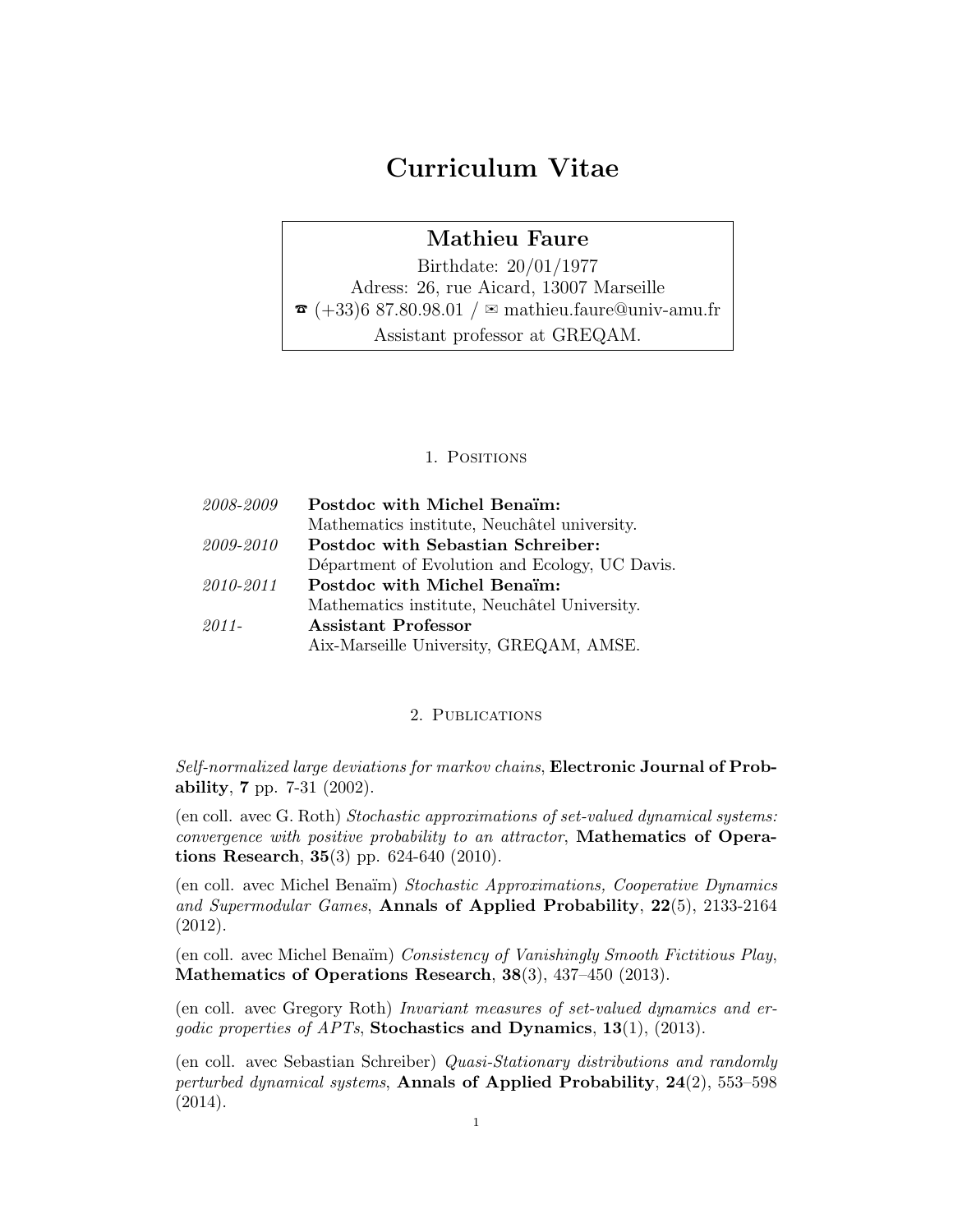(en coll. avec Mario Bravo) Reinforcement Learning with Restrictions on the Action Set, Siam Journal on Control and Optimization, 53(1), 287–312 (2015)

(en coll. avec Sebastian Schreiber) Convergence of generalized urn models to nonequilibrium attractors, Stochastic processes and their Applications,  $125(8)$ , 3053–3074 (2015)

(en coll. avec Pierre Gaillard, Bruno Gaujal et Vianney Perchet) Online learning and game theory. A quick overview with recent results and applications, **ESAIM:** proceedings and surveys, 51, 246–271 (2015).

#### 3. Grants, scientific activity

Grants:

- GDR 2932 Théorie des Jeux : Modélisation Mathématique et Applications: coordinator for GREQAM. since 2011.
- ANR Mobilité sociale, exclusion sociale et réseaux sociaux  $(SOSOSO)$ : member (PI: S. Bervoets). 2014–2017.
- PEPS Réseaux économiques et apprentissage (RECAP): PI. 2014-2016.
- ANR Communication and information in games on networks  $(CIGNE)$ : member (coordinator: M. Laclau). 2016-2019.

Editorial activity: referee for Dynamic Games And Applications, Games and Economic Behavior, International Journal of Game Theory, Journal of Dynamics and Games, Journal of Mathematical Analysis and Applications, Journal of Mathematical Biology, Mathematical Economic Letters, Mathematics of operations research, Siam Journal on Control and Optimization, Stochastics.

#### external examiner for Phd defenses:

- August 2013: Steven Perkins, Advanced Stochastic Approximation Framework and their Applications (Phd advisor: David Leslie);
- June 2014: Bastien Marmet, Long time Behavior of Stochastic Population models (Phd advisor: Michel Benaïm);

2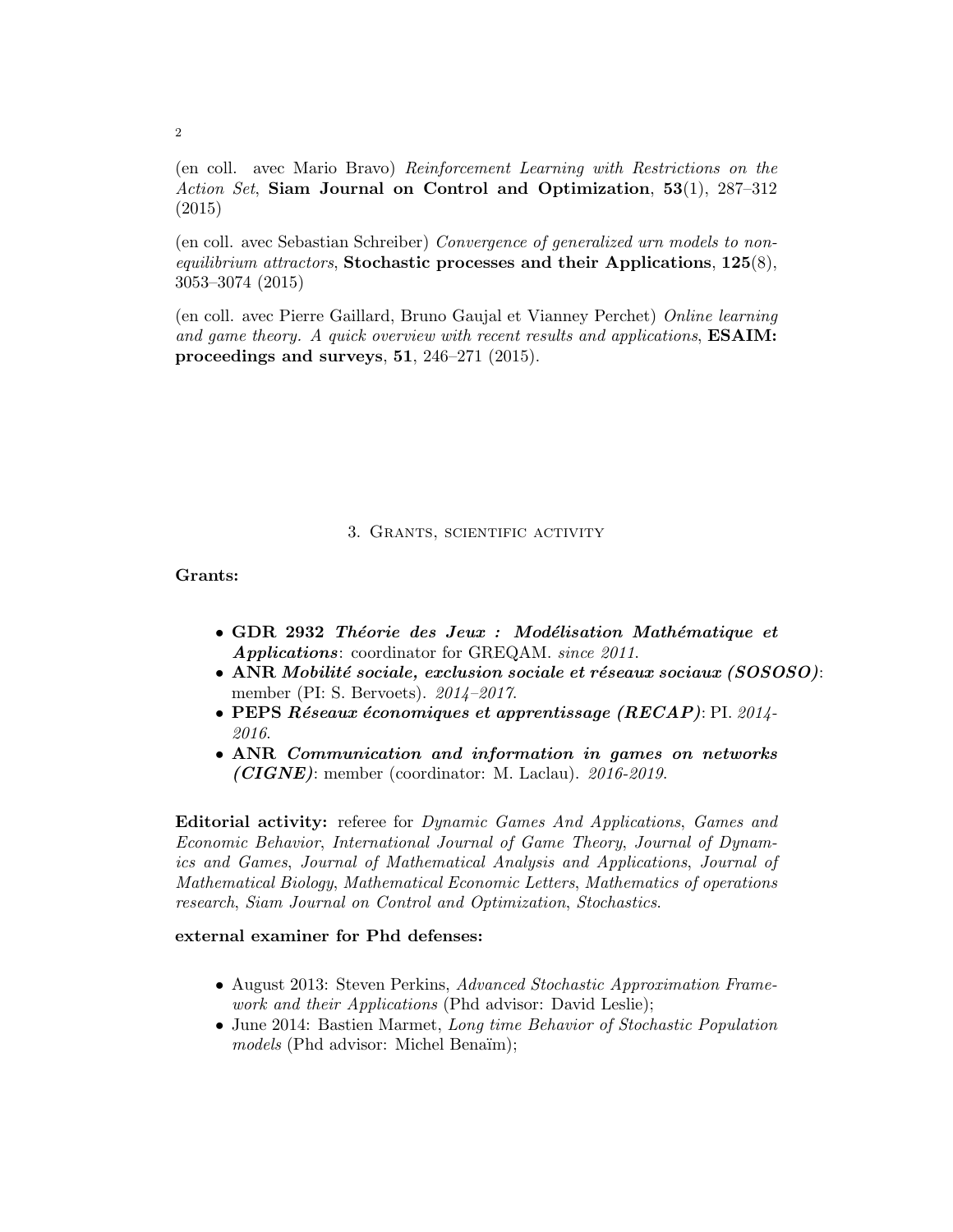## 4. Teaching (since 2011)

| 2011-2012 | 1st year economics and management:                                 |
|-----------|--------------------------------------------------------------------|
|           | in charge of the <i>Mathematics</i> 1 course.                      |
| 2011-2012 | 3rd year economics and management:                                 |
|           | in charge of the <i>quantitative technics</i> course.              |
| 2012-2015 | Master 1 AMSE:                                                     |
|           | in charge of the <i>game theory</i> course.                        |
| 2012-2016 | 2nd year economics and management:                                 |
|           | in charge of the <i>game theory</i> course.                        |
| 2012-2016 | 2nd year economics and management:                                 |
|           | in charge of the <i>introduction to probability theory</i> course. |
| 2011-2016 | Magister ingénieur économiste:                                     |
|           | in charge of the <i>advanced mathematics</i> course.               |

### 5. Communications orales

### Conferences, workshops (2011–2016)

| Septembre 2011    | Mathematical Aspects of Game Theory                             |
|-------------------|-----------------------------------------------------------------|
|                   | Toulouse School of Economics, Toulouse.                         |
| <i>Avril 2012</i> | Game Theory, Evolutionary Game Theory and Learning in Games     |
|                   | Spring school, Diablerets, Suisse.                              |
| Mars 2013         | Workshop "Modèles stochastiques en temps long"                  |
|                   | CIRM, Luminy.                                                   |
| <i>May 2013</i>   | <b>SMAI</b> annual conference                                   |
|                   | Seignosse.                                                      |
| <i>July 2013</i>  | Workshop "evolutionary dynamics and market behavior"            |
|                   | HIM, Bonn.                                                      |
| Novembre 2013     | UECE Lisbon meetings "Game Theory and Application"              |
|                   | Lisbon.                                                         |
| July $2014$       | Mathematical Aspects of Game Theory and Applications.           |
|                   | station biologique, Roscoff.                                    |
| August $2014$     | Journées MAS.                                                   |
|                   | Toulouse.                                                       |
| November 2015     | Workshop: Stochastic methods in game theory: learning in games. |
|                   | NUS, Singapore.                                                 |
| <i>April 2016</i> | 2nd annual conference on network science and economics.         |
|                   | Stanford.                                                       |

## Seminars (since 2011)